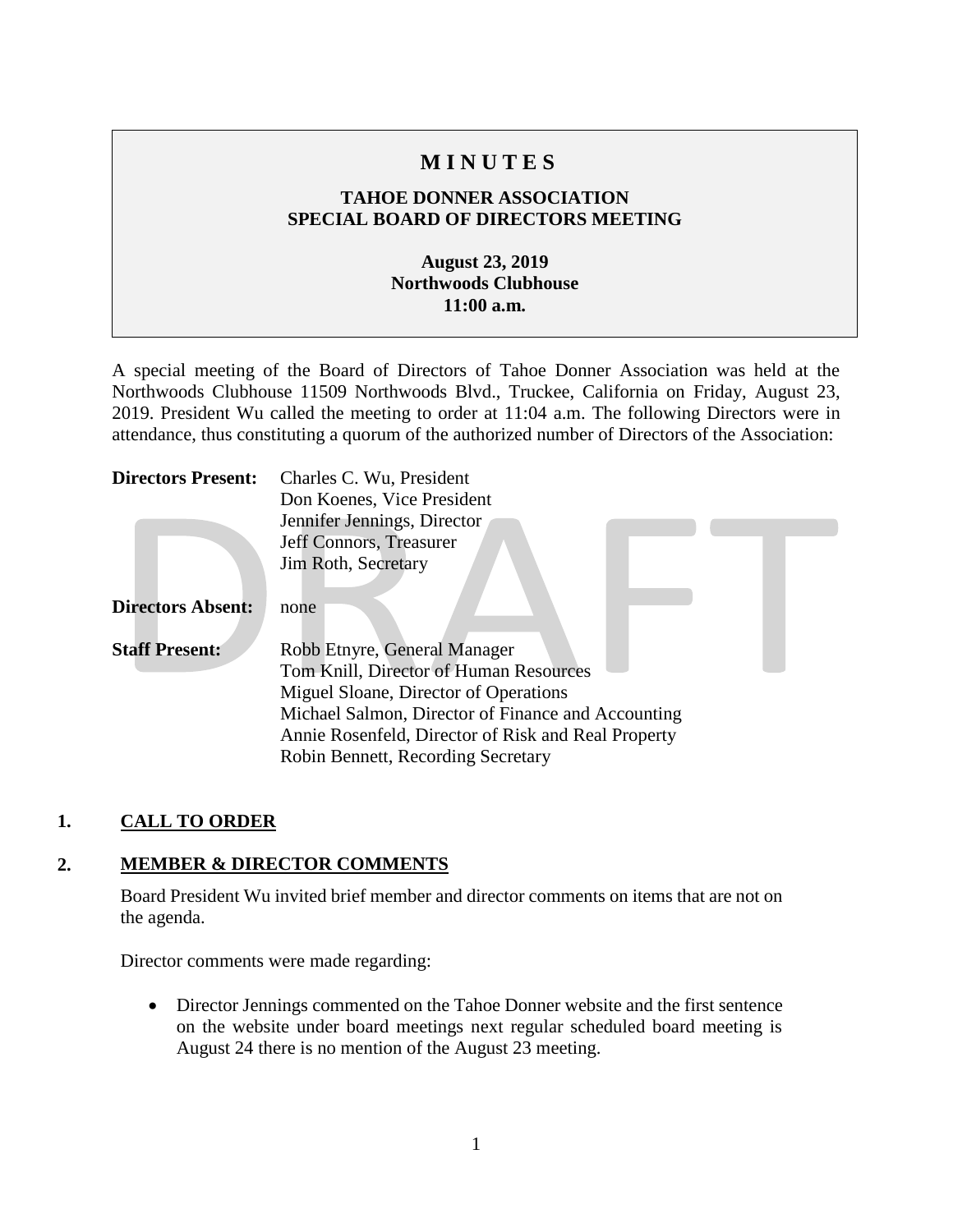Member comments were made regarding:

• None

Members may submit additional comments by email to the Board of Directors at [board@tahoedonner.com.](mailto:board@tahoedonner.com) (Members are recognized to comment on agenda items as they occur).

#### **3. DISCUSSION: AQUATICS AND SUMMER AMENITY MASTER PLAN AND DEVELOPMENT FUND PROJECT PLANS**

Director Wu invited the attendees noted on the agenda to sit around the table. (Michael Sullivan, Robb McCray, Laura Lindgren, Courtney Murrell and John Stubbs) Director Wu gave a brief explaination for the reason of this meeting.

After discussion around the table Director Wu directed the committees to review and revise the development fund draft document based on the needs, best guess at the future wants of the membership and the things that are not going to be taken care of as well as the cost estimate for each.

The Board of Directors adjourned to executive session at 12:19 p.m.

#### **4. EXECUTIVE SESSION**

The Board of Directors reconvened at 12:32 to executive session. The Board met in executive session to discuss legal matters

#### **5. ADJOURNMENT**

There was board concensus to adjourn the meeting at <u>equal</u> p.m.